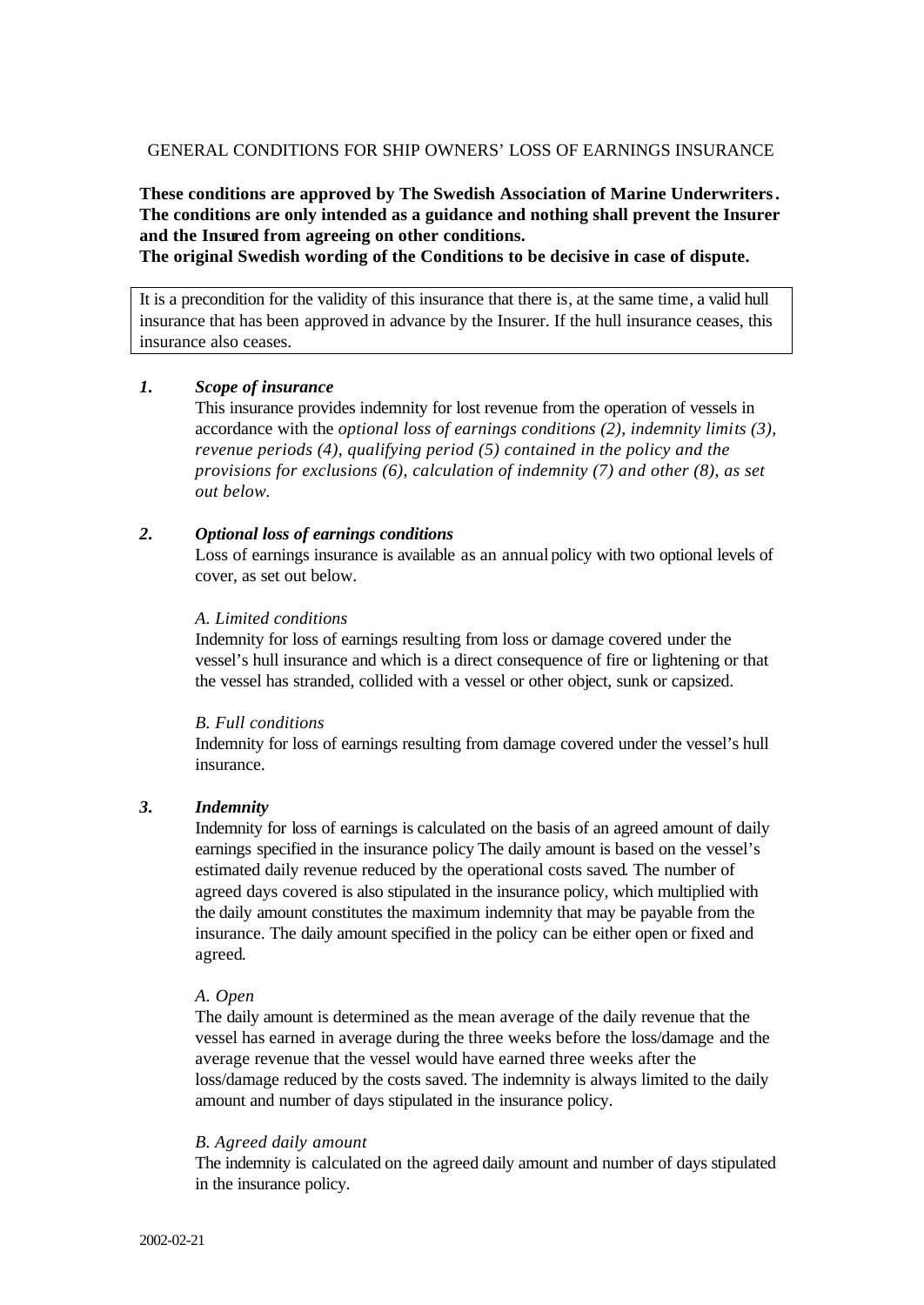## *4. Seasonal earnings*

If the earnings of the vessel are not evenly distributed over the policy period but vary seasonally, the daily amount stipulated in the insurance policy shall be specified accordingly. The insurance policy shall also specify the periods when the vessel is laid up or for other reason does not generate earnings.

## *5. Qualifying period*

Loss of earnings indemnity is only payable after the qualifying period has elapsed. The qualifying period comprises the number of qualifying days stipulated in the insurance policy. The qualifying period starts to be counted only after the Assured has reported that the vessel has stopped generate earnings.

Qualifying days are deducted only during the revenue periods stipulated in the insurance policy. When calculating the qualifying period, time is calculated in days and full hours.

## *6. Exclusions*

Loss of earnings indemnity is not payable if the hull claim is not covered under applicable hull insurance policy.

Loss of earnings indemnity is not payable if payment for a total loss is made from the vessel's hull insurance. The same applies to a constructive total loss or if the entire hull insurance limit is paid as a partial loss.

Loss of earnings indemnity is not payable if the interruption occurs when the vessel is laid up, according to the periods stipulated in the insurance policy, or for other reasons does not conduct any other revenue generating operations.

Loss of earnings indemnity is not payable as a result of ice damage or engine damage unless the engine damage is covered by the applicable hull insurance conditions or is a direct consequence of fire or lightning or that the vessel has stranded, collided with a vessel or other object, sunk or capsized.

Loss of earnings indemnity is not payable to a new owner of the vessel.

## *7. Calculation of indemnity*

Indemnity for loss of earnings is calculated in accordance with the provisions set out below after the Assured has notified the Insurer that the ship has stopped generate earnings and the agreed qualifying days have been deducted. If the interruption occurs on several occasions, separate notice shall be given for each loss.

## *7A. Calculation of indemnity if the vessel is immediately taken out of traffic*

If the interruption  $\leftrightarrow$  of the operation of the vessel is only attributable to a loss covered under the policy indemnity is payable in accordance with the provisions contained herein.

In the event that the Assured decides to carry out other simultaneous owner's *safety work* (1), indemnity is paid for the time lost to obtain tenders, move the vessel to the shipyard, dry docking and other necessary preparatory work for the repair of the damage.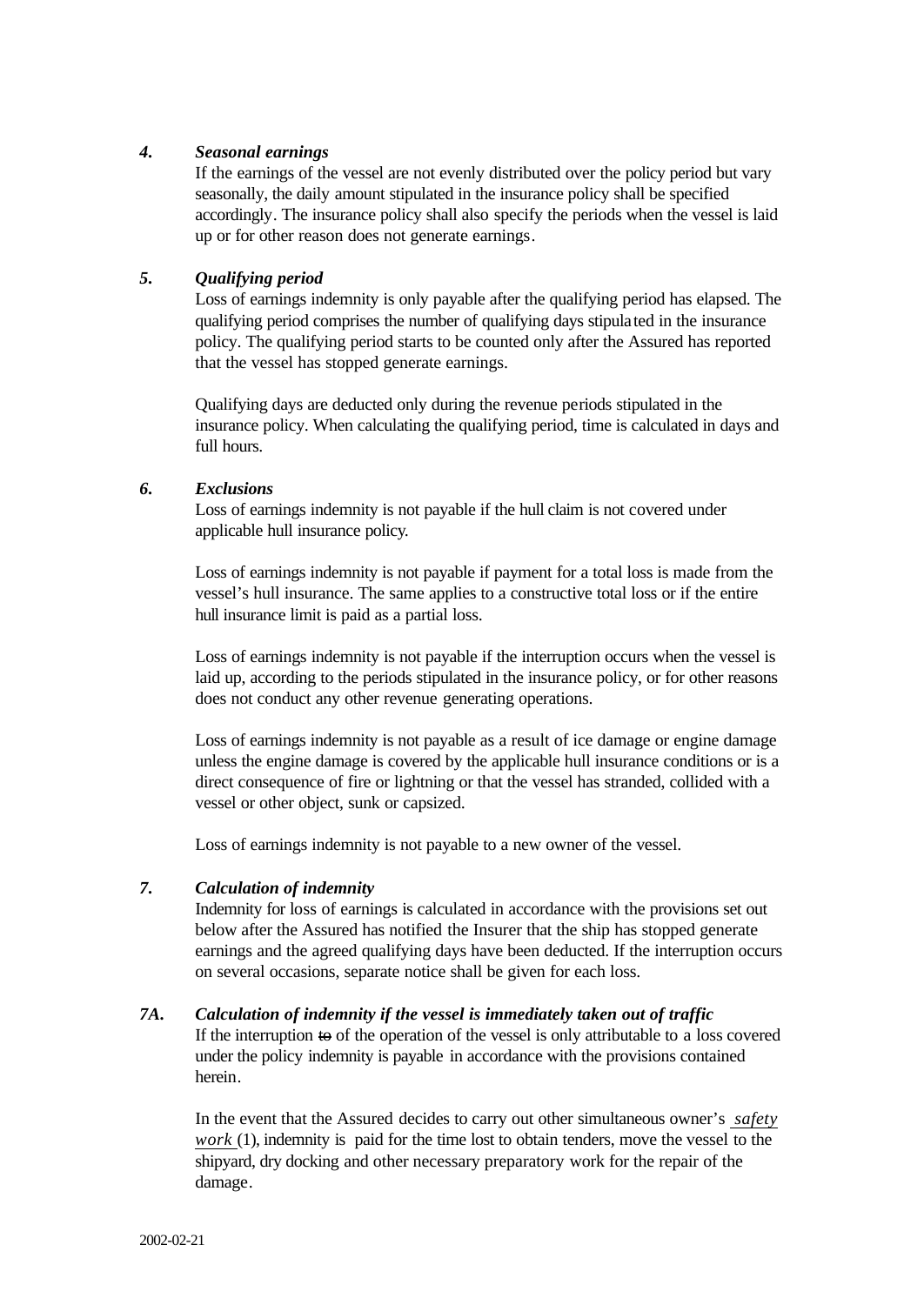If special preparatory work is required for simultaneous safety work or *other owner's work* (2), that delays the commencement of the *repair work* (3), indemnity is not paid for the loss of time that exceeds the time for the preparatory work for the repair work.

If simultaneous repair work and safety work is carried out, indemnity is paid in proportion to the time that the repair work constitutes in relation to the aggregate time. Other owner's work that is carried out simultaneously does not affect the calculation of the indemnity.

(1) *Safetywork is work that is necessary for maritime safety or required by a classification society's rules or the regulations of authorities and that is not connected with the claim. This includes also rebuilding work that is subject to the supervision of authorities or classification society.* 

(2) *Other owner's work is all kinds of work that is not safety work or repair work.* 

(3) *Repair work is all work connected with the claim/loss/damage.*

## *7B. Calculation of indemnity in the event of temporary repair*

If the vessel can be repaired temporarily and resume revenue-generating operations pending a later permanent repair, the Insurer is entitled to limit the indemnity to the alternative that results in the least loss of earnings.

If the vessel is repaired temporarily, the calculation of indemnity for the subsequent permanent repair is made according to Clause 7C.

The loss of time for the temporary repair is aggregated with the loss of time for the latter permanent repair.

*7C. Calculation of indemnity if the vessel can be repaired at a later occasion*  If the vessel is not immediately taken out of operation but can be repaired on a later occasion, the loss of time is indemnified in accordance with the following:

If only repair work is carried out, the agreed indemnity is payable, although limited to the indemnity that would have been payable if the vessel had been repaired immediately.

In the event that simultaneous repair work and owner's work is carried out, irrespective of whether the owner's work is safety work or other owner's work, the indemnity is calculated in proportion to the time that the repair work constitutes in relation to the aggregate time. This also applies for loss of time in transit to a shipyard or for other preparatory work.

If, special preparatory work is required for the repair work that delays the commencement or the preparation of owner's work, the loss of time that arises thereby is indemnified without the above limitations.

If special preparatory work is required for owner's work that delays the commencement or preparation of the repair work, the loss of time that arises in this connection is not indemnified.

## *7D. Calculation of indemnity – general*

The Insurer is entitled to request tenders from several shipyards in its own name or in the name of the shipowner. If the shipowner elects not to accept the tender that the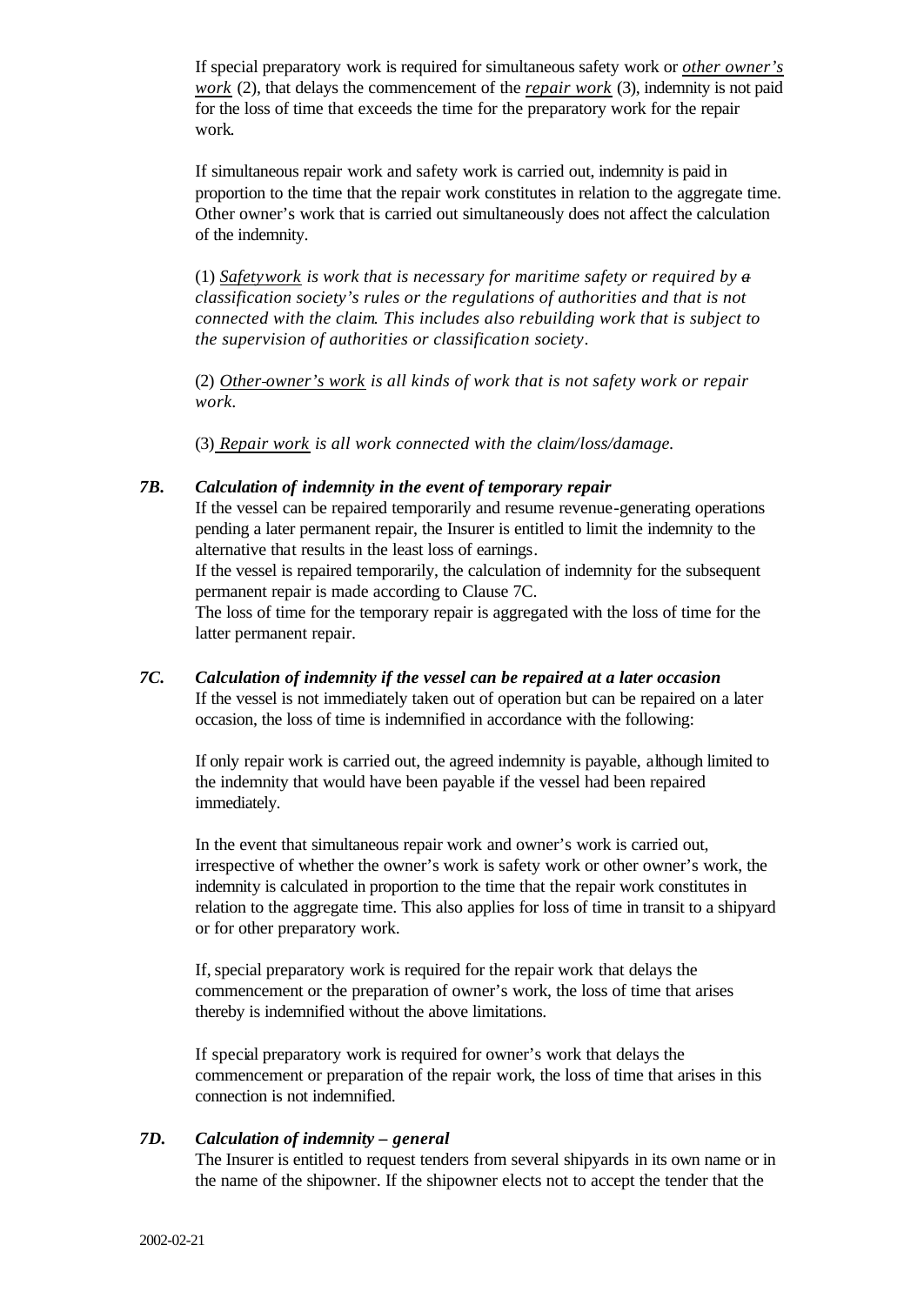Insurer recommends, the Insurer is nevertheless entitled to limit the indemnity to the loss of time that would have resulted from that tender.

If the repair work is delayed for more than five days because a spare part is not available as a stock item, indemnity is not payable until the sparepart is supplied to the shipyard and the repair work resumed.

Indemnity time ceases to run when the vessel is ready for delivery at the shipyard or, in the event of simultaneous work, when the vessel would have been ready for delivery if only the repair work had been carried out.

When calculating the amount of the indemnity, the time is calculated in days and full hours.

The indemnity is reduced by any amount relating to indemnity for loss of time that is paid or which could have been paid from other insurance or interests.

#### *8. Other*

As regards matters that are not governed by these conditions, such as duty of disclosure, payment of premium, grounds for termination, recommendations in the event of loss or damage, advanced payment, time limits, subrogation rights, disputes regarding coverage, etc., the relevant parts of the hull insurance conditions agreed between the parties shall apply.